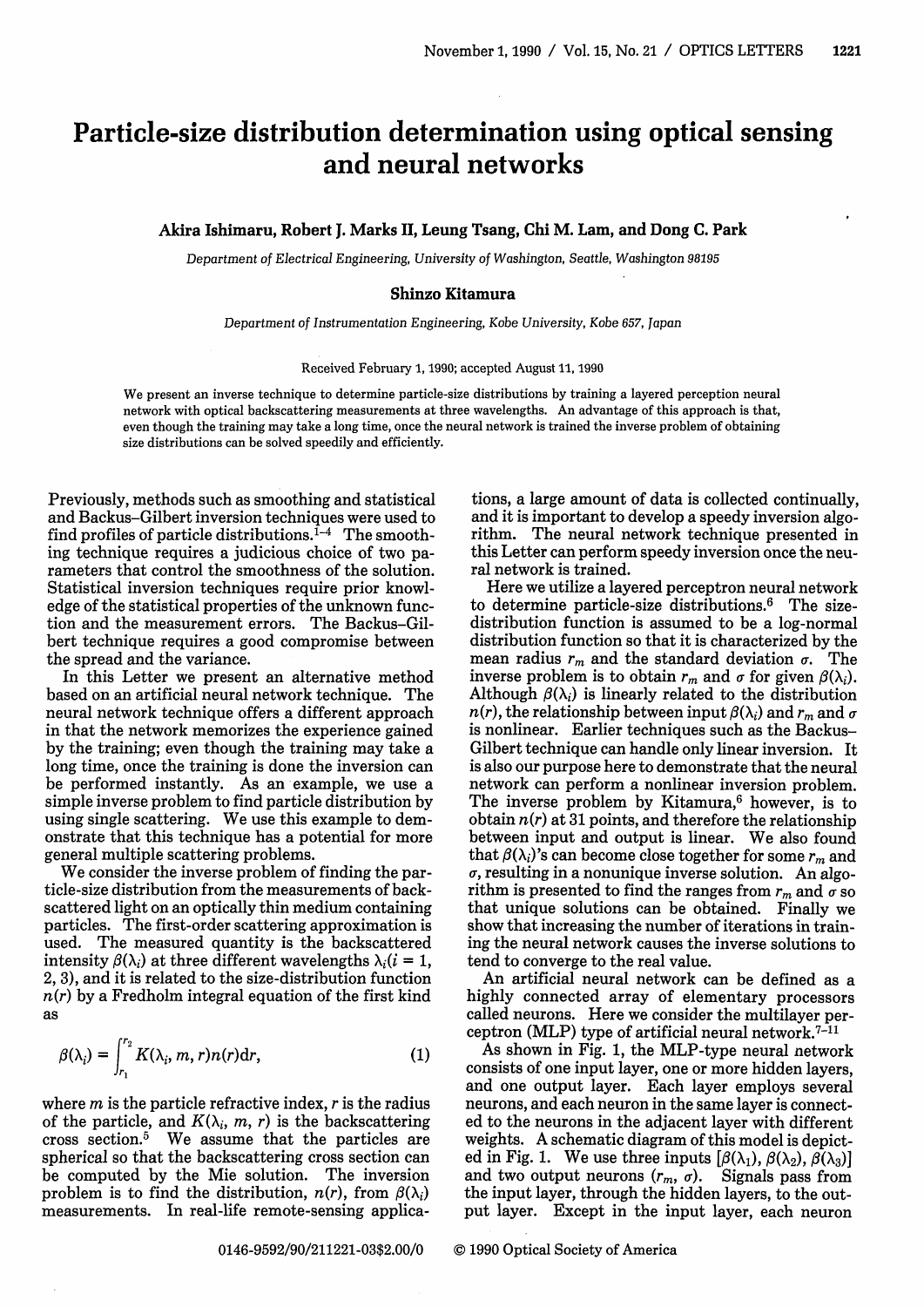

Fig. 1. Structure of a multilayered perceptron-type artificial neural network.

receives a signal that is a linearly weighted sum of all the outputs from the neurons of the former layer. The neuron then produces its output signal by passing the summed signal through the sigmoid function  $1/(1 +$ *e-x)*

The backpropagation learning algorithm is employed for training the neural network. Basically this algorithm uses the gradient descent algorithm to get the best estimates of the interconnected weights, and the weights are adjusted after every iteration. The iteration process stops when a minimum of the difference between the desired and actual output is searched by the gradient descent algorithm. $10,11$ 

We consider the backscattering of light from a volume distribution of spherical particles with 31 radii ranging from 0.01 to 40  $\mu$ m. We assume that the sizedistribution function  $n(r)$  is governed by the log-normal function so that it is characterized by two quantities: the mean radius  $r_m$  and the standard deviation  $\sigma$ . Therefore it is given by

$$
n(r)r = \frac{dN(r)}{d \log r} = \frac{N}{\sqrt{2\pi} \log(\sigma)}
$$

$$
\times \exp\left\{-\frac{[\log(r) - \log(r_m)]^2}{2[\log(\sigma)]^2}\right\}.
$$
 (2)

First we conduct a study of the forward problem of finding  $\beta(\lambda_i)$  for various  $r_m$  and  $\sigma$ . Since the radius of particles varies from 0.01 to 40  $\mu$ m, i.e.,  $-2 \le \log(r) \le$ 1.66, the ranges for  $r_m$  and  $\sigma$  are chosen so that  $-1 \leq$  $\log(r_m) \leq 0.44$  and  $0.03 \leq \log(\sigma) \leq 1$ . Thus the actual size of particles ranging from  $(r_m/\sigma)$  to  $r_m\sigma$  will be within the range for  $r$ . The inverse problem is generally nonunique in getting  $r_m$  and  $\sigma$  for given  $\beta(\lambda_i)$  if  $r_m$ and  $\sigma$  are allowed as in the above ranges. In what follows, we restrict the ranges for  $r_m$  and  $\sigma$  such that unique solution can be obtained. The algorithm in finding such ranges is also discussed.

Both  $\log(r_m)$  and  $\log(\sigma)$  are divided into 10 intervals for generating the training and testing data. We chose the refractive index of the particle to be  $m = 1.53$  $- j0.008$  and the wavelengths to be  $\lambda_1 = 0.53 \mu \text{m}, \lambda_2 =$  1.06  $\mu$ m, and  $\lambda_3 = 2.12 \mu$ m. The study of  $\beta(\lambda_i)$  reveals that for some values of  $log(r_m)$  and  $log(\sigma)$ , the inputs are close to one another, resulting in nonunique solution for  $r_m$  and  $\sigma$  with such  $\beta(\lambda_i)$ . For a unique solution of  $r_m$  and  $\sigma$  for a given  $\beta(\lambda_i)$ , the change in  $\beta(\lambda_i)$  for a given change of  $r_m$  and  $\sigma$  must be sufficiently large. Therefore we define the distance  $D$ , a measure of separation of  $\beta(\lambda_i)$ , as

$$
D = \left\{ \sum_{i=1}^{3} \left[ \beta(\lambda_i, \sigma_j, r_{ml}) - \beta(\lambda_i, \sigma_k, r_{mn}) \right]^2 \right\}^{1/2}.
$$
 (3)

Here we have divided  $log(r_m)$  and  $log(\sigma)$  into a number of intervals such that

$$
0.03 = \log(\sigma_1) < \log(\sigma_2) < \ldots \log(\sigma_M) = 1
$$

and

$$
-1 = \log(r_{m1}) < \log(r_{m2}) < \ldots < \log(r_{mN}) = 0.44.
$$

In order to ensure that the  $\beta(\lambda_i)'$ s are sufficiently separated, we require that *D* exceed a minimum distance  $D_m$ . To find  $D_m$ , we first notice that there is a large difference in magnitude between  $\beta(\lambda_i, \sigma_j, r_{ml})$  and  $\beta(\lambda_i, \sigma_k, r_{ml})$  for  $k > j$ . For instance, we have  $\beta(\lambda_i, \sigma_1,$  $(r_{m1}) \sim 10^{-15}$  and  $\beta(\lambda_i, \sigma_M, r_{m1}) \sim 10^{-6}$ . Thus  $D_m$ cannot be fixed for all  $\sigma_j$  but should vary according to  $\sigma_i$ . In addition, for the same  $\sigma_j$ , the value for  $\beta(\lambda_i, \sigma_j)$ ,  $r_{ml}$ ) increases from  $l = 1$  to  $l = N$ . The lowest value occurs when  $l = 1$ , Hence the minimum distance  $D_m$  is chosen proportionally to  $\beta(\lambda_i)$  obtained from the first mean radius  $r_{m1}$ . Specifically,

$$
D_m = D_1[\beta^2(\lambda_1, \sigma_j, r_{m1}) + \beta^2(\lambda_2, \sigma_j, r_{m1}) + \beta^2(\lambda_3, \sigma_j, r_{m1})]^{1/2}
$$
 (4)

where  $D_1$  is a constant. Thus  $D_m$  is a fixed quantity when  $D_1$  and  $\sigma_i$  are fixed. Therefore we can determine the allowable range of  $log(r_m)$  for that particular  $log(\sigma_i)$ , the lower and upper bounds of  $log(r_m)$ , by enforcing the requirement that  $D \ge D_m$ . Similarly for each  $log(\sigma_i)$ ,  $j = 1, 2, \ldots$ , we computed the corresponding allowable ranges of  $log(r_m)$ . From the diagram of all the allowable ranges for  $log(r_m)$ , we can estimate the desired region for  $log(r_m)$  and  $log(\sigma)$ .

The constant  $D_1$  in Eq. (4) controls the size of the allowable region for  $log(r_m)$  and  $log(\sigma)$ . A large value of *D,* will generally create a small allowable region, but the values of  $\beta(\lambda_i)$  are reasonably separated, and therefore unique sets of  $\beta(\lambda_i)$  can be obtained. On the other hand, a small value of *D,* will create a large allowable region, but the sets of  $\beta(\lambda_i)$  are close to one another. Unique sets of  $\beta(\lambda_i)$  are thus difficult to obtain, resulting in a large percentage of error in obtaining the unknown size distribution. A value of  $D_1$  ranging from 0.1 to 50 has been tested for finding the suitable *D,.* It was found that a value of 10 for *D,* is a good compromise between the percentage error and the size of the allowable region for  $log(r_m)$  and  $log(\sigma)$ . With such a value, the allowable region is found to be  $-0.328$  $\leq \log(r_m) \leq 0.44$  and  $0.03 \leq \log(\sigma) \leq 0.5$ , as shown in Fig. 2.

Based on the allowable region discussed above, a